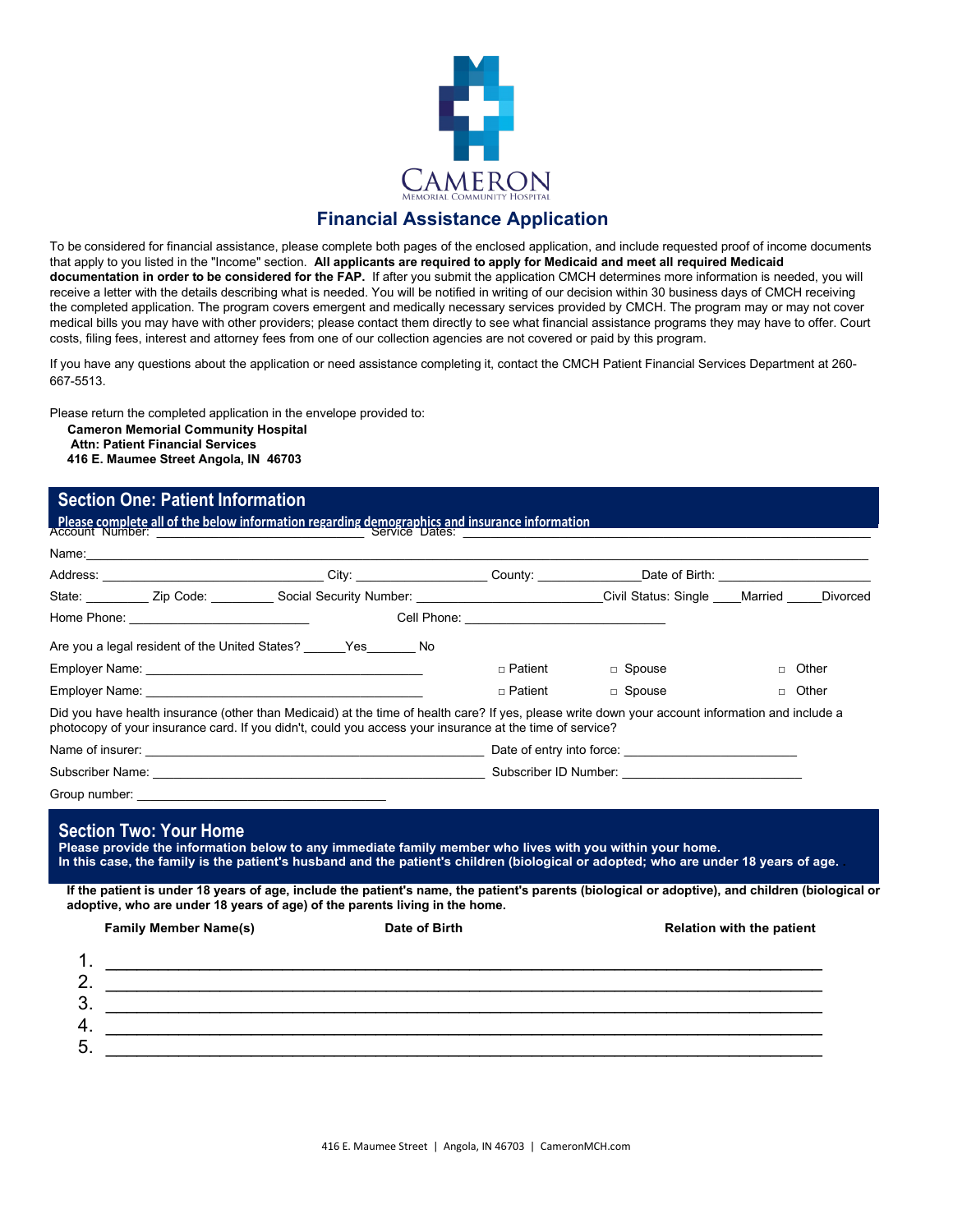

# Section Three: Income

| gross patient income<br>monthly gross income<br>(corresponding to<br>income<br>applicable remedies)<br>\$<br>\$<br>\$<br>Most recent pay stubs<br>Fees<br>that prove your income<br>this year to date (at least<br>4 weeks of previous<br>income) or a signed |                  |                 |                      |                      |                         |
|---------------------------------------------------------------------------------------------------------------------------------------------------------------------------------------------------------------------------------------------------------------|------------------|-----------------|----------------------|----------------------|-------------------------|
|                                                                                                                                                                                                                                                               | Source of income | Current monthly | Spouse/other current | Total monthly family | Proof of payment        |
|                                                                                                                                                                                                                                                               |                  |                 |                      |                      |                         |
|                                                                                                                                                                                                                                                               |                  |                 |                      |                      |                         |
|                                                                                                                                                                                                                                                               |                  |                 |                      |                      |                         |
|                                                                                                                                                                                                                                                               |                  |                 |                      |                      |                         |
|                                                                                                                                                                                                                                                               |                  |                 |                      |                      |                         |
|                                                                                                                                                                                                                                                               |                  |                 |                      |                      |                         |
|                                                                                                                                                                                                                                                               |                  |                 |                      |                      |                         |
|                                                                                                                                                                                                                                                               |                  |                 |                      |                      | employment verification |
| letter from your                                                                                                                                                                                                                                              |                  |                 |                      |                      |                         |
| employer                                                                                                                                                                                                                                                      |                  |                 |                      |                      |                         |
| Self-employment<br>\$<br>\$<br>\$<br>Copy of previous year's                                                                                                                                                                                                  |                  |                 |                      |                      |                         |
| personal and business                                                                                                                                                                                                                                         |                  |                 |                      |                      |                         |
| tax return along with any                                                                                                                                                                                                                                     |                  |                 |                      |                      |                         |
| payment schedule                                                                                                                                                                                                                                              |                  |                 |                      |                      |                         |
| Child support or alimony<br>\$<br>\$<br>\$<br>Copy of current court-                                                                                                                                                                                          |                  |                 |                      |                      |                         |
| issued documentation or                                                                                                                                                                                                                                       |                  |                 |                      |                      |                         |
| printed confirmation                                                                                                                                                                                                                                          |                  |                 |                      |                      |                         |
| from an <i>amicus</i> curiae                                                                                                                                                                                                                                  |                  |                 |                      |                      |                         |
| \$<br>\$<br>\$<br>Social security/pensions<br>Copy of letter declaring                                                                                                                                                                                        |                  |                 |                      |                      |                         |
| receipt of the benefit or                                                                                                                                                                                                                                     |                  |                 |                      |                      |                         |
| a bank statement                                                                                                                                                                                                                                              |                  |                 |                      |                      |                         |
| checking deposits                                                                                                                                                                                                                                             |                  |                 |                      |                      |                         |
| \$<br>\$<br>\$<br>Dividend/interest check<br>Dividends, interest,                                                                                                                                                                                             |                  |                 |                      |                      |                         |
| rental income<br>Proof of rental income                                                                                                                                                                                                                       |                  |                 |                      |                      |                         |
|                                                                                                                                                                                                                                                               |                  |                 |                      |                      |                         |
| \$<br>\$<br>\$<br>Unemployment<br>Unemployment                                                                                                                                                                                                                |                  |                 |                      |                      |                         |
| insurance, workers'<br>insurance check stub or                                                                                                                                                                                                                |                  |                 |                      |                      |                         |
| proof of worker's<br>compensation                                                                                                                                                                                                                             |                  |                 |                      |                      |                         |
| compensation                                                                                                                                                                                                                                                  |                  |                 |                      |                      |                         |
| \$<br>\$<br><b>Veterans Benefits</b><br>\$<br>Veterans benefit letter                                                                                                                                                                                         |                  |                 |                      |                      |                         |
| $\overline{\mathbf{s}}$<br>\$<br>\$<br>Other income<br><b>Bank statement</b>                                                                                                                                                                                  |                  |                 |                      |                      |                         |
| checking other income                                                                                                                                                                                                                                         |                  |                 |                      |                      |                         |
| (education income,                                                                                                                                                                                                                                            |                  |                 |                      |                      |                         |
| miscellaneous income,                                                                                                                                                                                                                                         |                  |                 |                      |                      |                         |
| $etc.$ )                                                                                                                                                                                                                                                      |                  |                 |                      |                      |                         |
| \$<br>Total<br>\$<br>\$                                                                                                                                                                                                                                       |                  |                 |                      |                      |                         |

If there is no income, please describe in a few words how the basic needs of life are met, also noting who is supporting it.

\_\_\_\_\_\_\_\_\_\_\_\_\_\_\_\_\_\_\_\_\_\_\_\_\_\_\_\_\_\_\_\_\_\_\_\_\_\_\_\_\_\_\_\_\_\_\_\_\_\_\_\_\_\_\_\_\_\_\_\_\_\_\_\_\_\_\_\_\_\_\_\_\_\_\_\_\_\_\_\_\_\_\_\_\_\_\_\_\_\_\_\_\_\_\_\_\_\_\_\_\_\_\_\_\_ \_\_\_\_\_\_\_\_\_\_\_\_\_\_\_\_\_\_\_\_\_\_\_\_\_\_\_\_\_\_\_\_\_\_\_\_\_\_\_\_\_\_\_\_\_\_\_\_\_\_\_\_\_\_\_\_\_\_\_\_\_\_\_\_\_\_\_\_\_\_\_\_\_\_\_\_\_\_\_\_\_\_\_\_\_\_\_\_\_\_\_\_\_\_\_\_\_\_\_\_\_\_\_

# Section Four: Assets

| Asset Type              | <b>Current Balance for Patient</b> | Current Balance for |  |
|-------------------------|------------------------------------|---------------------|--|
| Spouse/Other            |                                    |                     |  |
| Bank Account - Savings  |                                    |                     |  |
| Bank Account - Checking |                                    |                     |  |
| Stocks, Bonds, Funds    |                                    |                     |  |
| <b>HSA/FSA Account</b>  |                                    |                     |  |
| <b>TOTAL</b>            |                                    |                     |  |